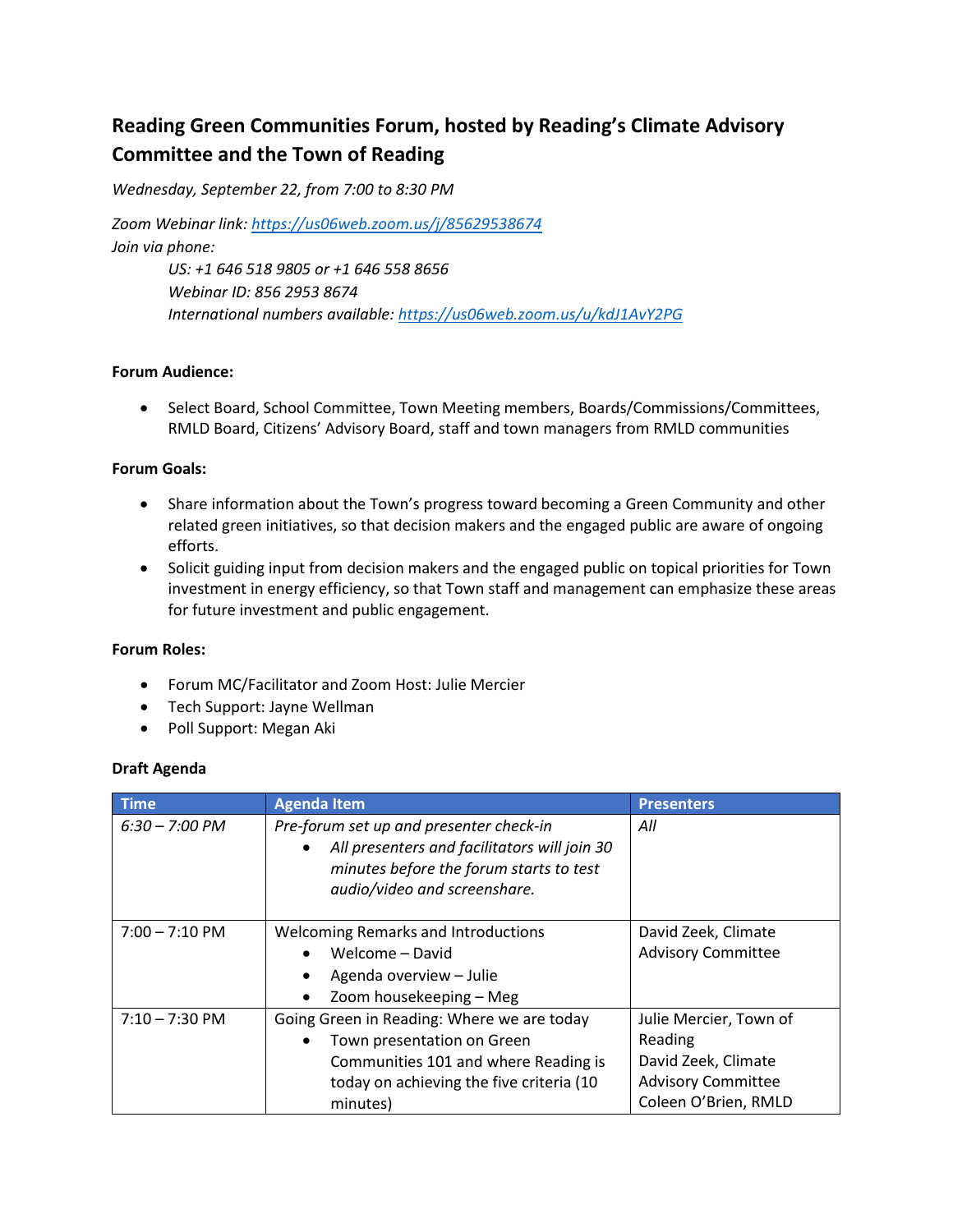|                  | <b>Climate Advisory Committee</b><br>٠                |                         |
|------------------|-------------------------------------------------------|-------------------------|
|                  | presentation on recent initiatives that               |                         |
|                  | align with the goals of the Green                     |                         |
|                  | Communities program (5 minutes)                       |                         |
|                  | RMLD presentation on priority fleet and               |                         |
|                  | building efficiency initiatives (5 minutes)           |                         |
| $7:30 - 7:40$ PM | Poll Opportunity #1:                                  | Presenter: Julie        |
|                  | What best describes your role in the                  | Poll Facilitator: Meg   |
|                  |                                                       |                         |
|                  | Community?                                            |                         |
|                  | Resident<br>$\circ$                                   |                         |
|                  | <b>Elected official</b><br>$\circ$                    |                         |
|                  | Local board/committee member<br>$\circ$               |                         |
|                  | Town Meeting member<br>$\circ$                        |                         |
|                  | Town staff person<br>$\circ$                          |                         |
|                  | Other<br>$\circ$                                      |                         |
| $7:40 - 8:05$ PM | Planning to Reduce Our Municipal Energy Use:          | Megan Aki, MAPC         |
|                  | How we get there                                      | Joe Huggins, Town of    |
|                  | MAPC presentation on the purpose and                  | Reading                 |
|                  | scope of the energy reduction plan and                | John Kauppinen and Eric |
|                  | key information about peer Green                      | Pare, NORESCO           |
|                  | Communities (10 minutes)                              |                         |
|                  | Joe to introduce performance contracting<br>$\bullet$ |                         |
|                  | concept and project timelines (3 minutes)             |                         |
|                  | NORESCO presentation on past and<br>$\bullet$         |                         |
|                  | present performance contracting with                  |                         |
|                  | Reading (12 minutes)                                  |                         |
| $8:05 - 8:15$ PM | Q&A on Energy Reduction Planning                      | Facilitator: Julie      |
|                  | Meg, NORESCO rep, and Bob available for               |                         |
|                  | questions                                             |                         |
|                  |                                                       |                         |
| $8:15 - 8:25$ PM | Poll Opportunity #2:                                  | Presenter: Julie        |
|                  | Q1: What is most important to you to                  | Poll Facilitator: Meg   |
|                  | see the Town consider in its selection of             |                         |
|                  | energy conservation measures? (Single                 |                         |
|                  | selection)                                            |                         |
|                  | The amount of energy savings<br>$\circ$               |                         |
|                  | potential                                             |                         |
|                  | The financial cost to the Town<br>$\circ$             |                         |
|                  | Health and other associated long-<br>$\circ$          |                         |
|                  | term co-benefits                                      |                         |
|                  | Q2: Town staff has identified almost \$5              |                         |
|                  | million of improvements to the                        |                         |
|                  | Town/School buildings. Which would you                |                         |
|                  | prefer? (Single selection)                            |                         |
|                  | Limit the scope of work to<br>$\circ$                 |                         |
|                  | Town/School buildings                                 |                         |